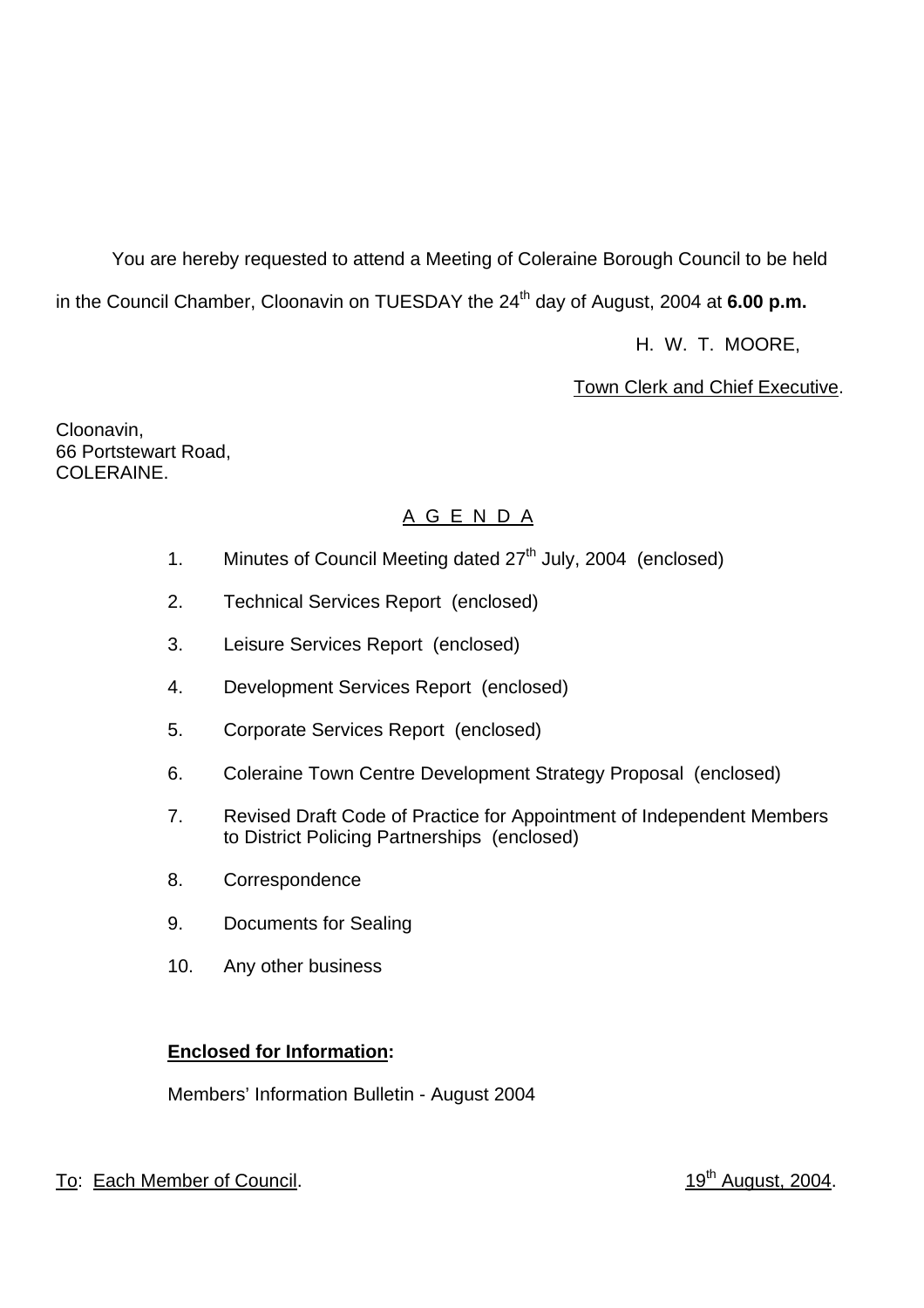## **COLERAINE BOROUGH COUNCIL**

 Minutes of proceedings of Coleraine Borough Council held in the Council Chamber, Cloonavin on Tuesday, 27<sup>th</sup> July, 2004 at 2.30 p.m.

| Convened:       | As per notice attached                                                                                               |                                                                                                        |
|-----------------|----------------------------------------------------------------------------------------------------------------------|--------------------------------------------------------------------------------------------------------|
| <b>Present:</b> | The Mayor, Councillor R. A. McPherson in the Chair                                                                   |                                                                                                        |
|                 | The Deputy Mayor, Alderman W. J. McClure<br>(Items $1.0 - 16.0$ )                                                    |                                                                                                        |
|                 | <b>Aldermen</b>                                                                                                      |                                                                                                        |
|                 | E. T. Black (Mrs.)                                                                                                   | W. T. Creelman                                                                                         |
|                 | <b>Councillors</b>                                                                                                   |                                                                                                        |
|                 | C. S.Alexander (Ms.)<br>D. D. Barbour<br>(Items $1.0 - 12.0$ )<br>O. M. Church (Mrs.)<br>J. J. Dallat<br>T. J. Deans | W. A. King<br>D. McClarty<br>(Items $4.0 - 16.3$ )<br>G. L. McLaughlin<br>A. McQuillan<br>E. M. Mullan |

 Environmental Health, Administrative Officer and Administrative Assistant

 **Attendance:** Town Clerk and Chief Executive, Director of Technical

E. A. Johnston (Mrs.)

 **Apologies:** Aldermen Mrs. Armitage and Leonard and Councillor **Bradley** 

## **1.0 SYMPATHY**

The Mayor referred to the recent death of Mr. Bertie Peacock and paid tribute to his sporting career, his work for the Northern Ireland Milk Cup tournament and his community work.

 $($ ltems  $1.0 - 12.0)$  (Items  $6.0 - 16.3)$ E. P. Fielding (Mrs.) R. D. Stewart N. F. Hillis W. J. Watt

Services, Director of Leisure Services, Director of

The Mayor extended sympathy to his wife Ruby, son Russell and the family circle. Members stood in silent tribute.

## **2.0 BALLYMACREA ROAD, PORTRUSH**

**Officers in**

The Mayor expressed condemnation of a recent incident at Ballymacrea Road, Portrush where shots had been fired at a dwelling and encouraged the public to offer the P.S.N.I. their full support in apprehending those responsible.

## **3.0 MINUTES**

The Minutes of the Annual Meeting of  $14<sup>th</sup>$  June, 2004 and the Council Meeting of  $22<sup>nd</sup>$ June, 2004 were confirmed and signed.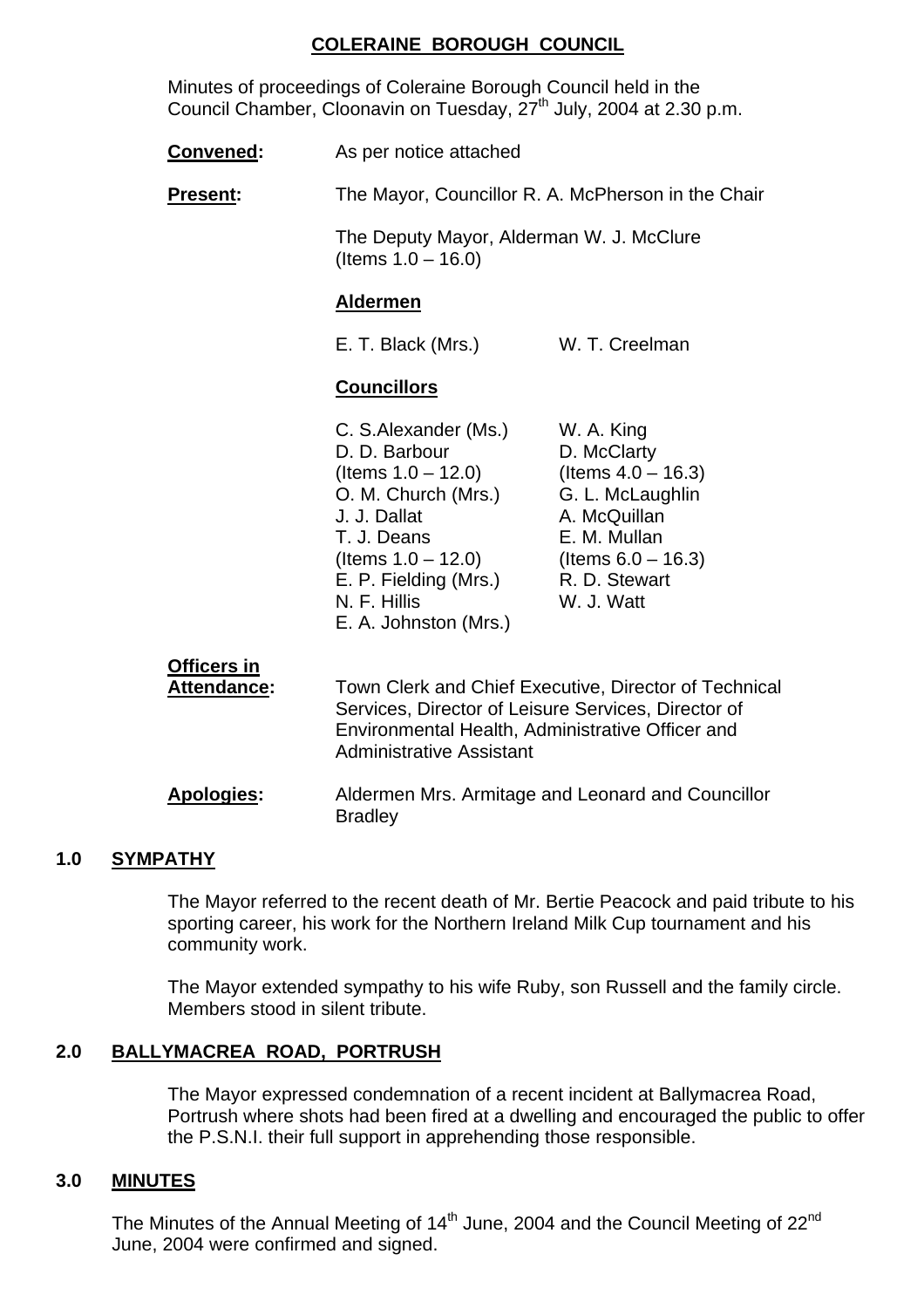## **4.0 PLANNING CONSULTATION**

The Town Clerk and Chief Executive advised members that representatives from the Planning Service would not be in attendance at the meeting due to industrial action which was scheduled to continue until Monday, 2nd August, 2004.

Following discussion it was agreed that:

- (a) non-contentious applications on the list (where there were no objectors and the applications were recommended for approval) Nos. 2, 5, 8, 9, 12, 13, 15, 19, 20, 21, 23, 26, 27, 30, 31, 34, 40, 43, 47, 50, 52, 55 – 57, 59 – 68 be approved;
- (b) that the following applications be considered individually:

## **New Applications**

- 4.1 Application No. 1 C/2002/0905/F Housing development comprising 51 dwellings – terrace, semi-detached and detached off Castleroe Road, Castleroe, Coleraine (adjacent to Ballyness Park) for Mr. A. McKeown
- 4.2 Application No. 3 C/2003/0939/F Erection of replacement dwelling at 53 Leeke Road, Portrush for Mr. and Mrs. J. Ferguson
- 4.3 Application No. 4 C/2003/1008/O Site for dwelling 300m north-east of No. 10 Bratwell Road, Articlave, Coleraine for Mr. I. Cochrane
- 4.4 Application No. 6 C/2003/1260/O Site for dwelling and garage north of 97 Carhill Road, Garvagh for Mr. G. Kearney
- 4.5 Application No. 7 C/2003/1268/O Site for dwelling and garage at Hervey Hill Road (100m west of Hervey Hill Road and Drumagarner Road junction), Kilrea for Mr. T. McEldowney
- 4.6 Application No. 10 C/2004/0035/O Site for housing development at rear of 20 Ballylagan Road, Islandmore Road, Portrush for Mr. D. Kelly

The opinion of the Planning Service was to approve.

It was agreed that the application be deferred.

The opinion of the Planning Service was to refuse.

It was agreed that the application be deferred.

The opinion of the Planning Service was to refuse.

It was agreed that the application be deferred to facilitate a Council site visit.

The opinion of the Planning Service was to refuse.

It was agreed that the application be deferred to facilitate a Council site visit.

The opinion of the Planning Service was to refuse.

It was agreed that the application be deferred to facilitate a Council site visit.

The opinion of the Planning Service was to refuse.

It was agreed that the application be deferred to facilitate a Council site visit.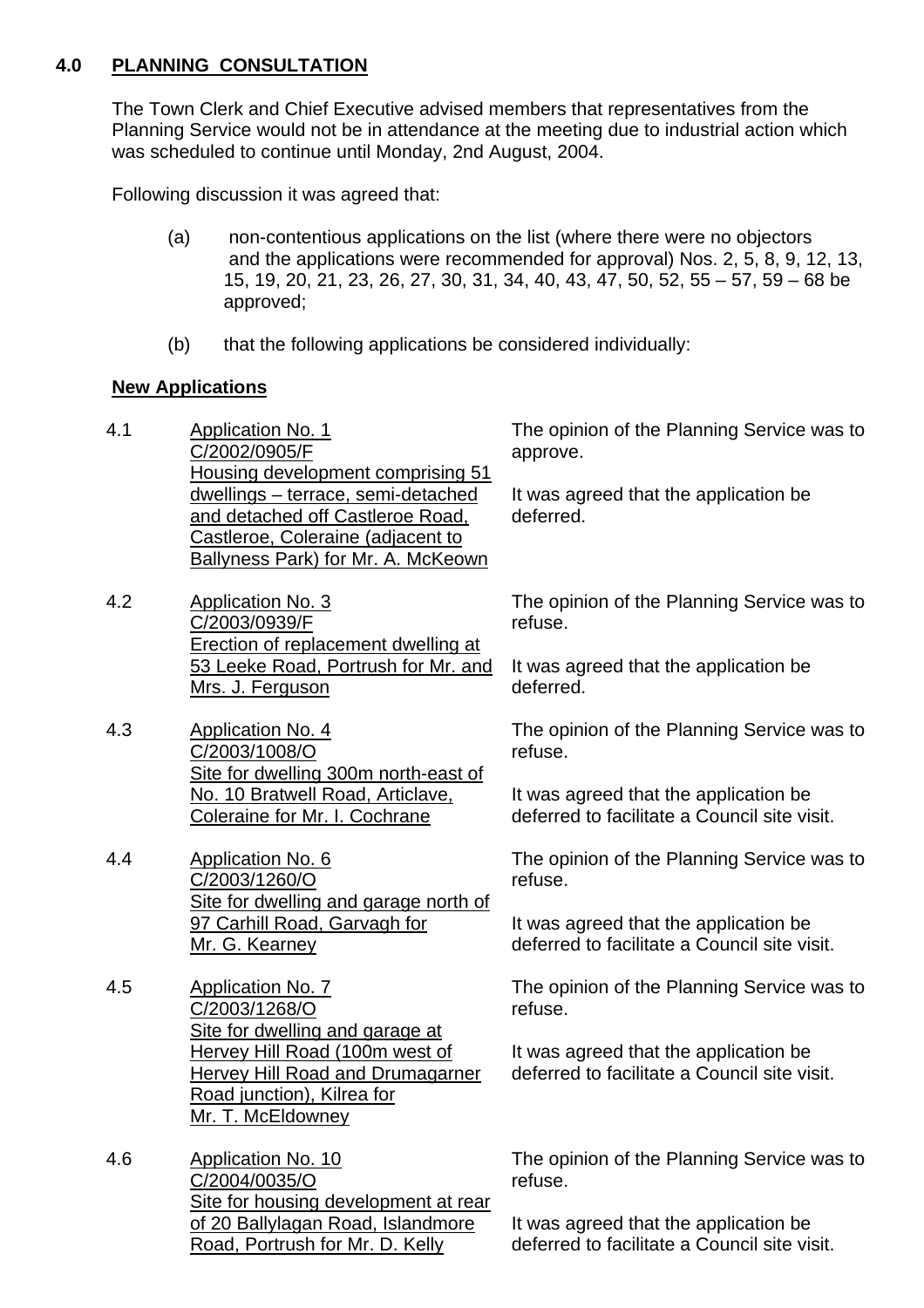- 4.7 Application No. 11 C/2004/0044/O Site for dwelling at rear of 54 Priestland Road, Bushmills for Mr. Sharpe
- 4.8 Application No. 14 C/2004/0100/F Extension to dwelling to provide disabled bedroom at 87 Killowen Street, Churchland, Coleraine for Mrs. M. McIlreavy
- 4.9 Application No. 16 C/2004/0136/F Two storey family dwelling and double garage to the rear of 6 Mill Lane, Moneybrannon Road, Aghadowey, Coleraine for Mr. K. Dallas
- 4.10 Application No. 17 C/2004/0142/O Site for dwelling to rear of 136 Castleroe Road, Coleraine for Mr. and Mrs. A. Kneeland
- 4.11 Application No. 18 C/2004/0181/O Proposed replacement dwelling to rear of 42 Blackrock Road, Kilrea for O. Shiels
- 4.12 Application No. 22 C/2004/0222/F New shed, animal shelter – domestic purposes at 160 Castleroe Road, Camus, Coleraine for D. Kyle
- 4.13 Application No. 24 C/2004/0267/O Site for dwelling at Artidillon Road, Castlerock for Mr. J. Hyndman
- 4.14 Application No. 25 C/2004/0274/F 3 no. dwellings and access to public roadway (amended scheme) off Castle Walk, Castlerock for C. W. Developments
- 4.15 Application No. 28 C/2004/0320/LB

The opinion of the Planning Service was to refuse.

It was agreed that the application be deferred to facilitate a Council site visit.

The opinion of the Planning Service was to approve.

It was agreed that the application be deferred.

The opinion of the Planning Service was to refuse.

It was agreed that the application be deferred to facilitate a Council site visit.

The opinion of the Planning Service was to refuse.

It was agreed that the application be deferred.

The opinion of the Planning Service was to refuse.

It was agreed that the application be deferred.

The opinion of the Planning Service was to refuse.

It was agreed that the application be deferred to facilitate a Council site visit.

The opinion of the Planning Service was to refuse.

It was agreed that the application be deferred to facilitate a Council site visit.

The opinion of the Planning Service was to refuse.

It was agreed that the application be deferred.

The opinion of the Planning Service was to approve.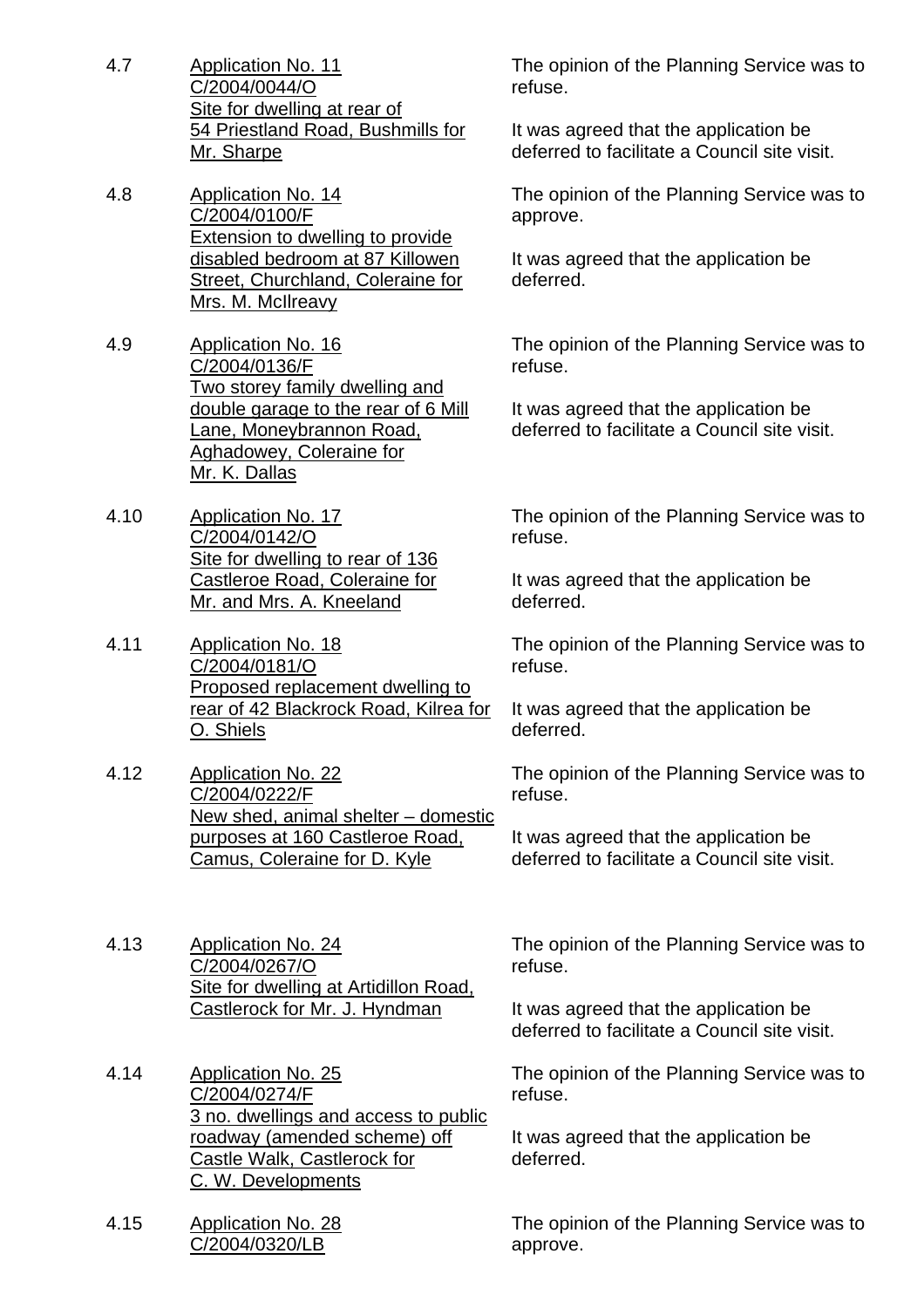Addition of halo lit brass lettering to front elevation at the Old Courthouse, Castlerock Road, Coleraine for J. D. Wetherspoon plc.

- 4.16 Application No. 29 C/2004/0344/F Demolition of existing dwelling and erection of 2 no. detached dwellings with detached single garages at 7 Seafield Park, Portstewart for Chardo Developments
- 4.17 Application No. 32 C/2004/0381/O Site for dwelling and garage at Edenbane Road, Kilrea for Mr. J. Bradley
- 4.18 Application No. 33 C/2004/0385/O Site for dwelling at Knockaduff Road, Coleraine for Mr. W. Reid
- 4.19 Application No. 35 C/2004/0388/O Site for dwelling adjacent to 28 Shanlongford Road, Ringsend for Mr. T. Brown-Kerr
- 4.20 Application No. 36 C/2004/0390/O Site for dwelling opposite 25b Shanlongford Road, Ringsend for Mr. T. Brown-Kerr
- 4.21 Application No. 37 C/2004/0395/O Site for dwelling and garage adjacent to 11 Craigaboney Road, Bushmills for Mr. B. McLean
- 4.22 Application No. 38 C/2004/0403/O Site for dwelling adjacent to and north-east of 40 Moneydig Road, Garvagh for Mr. D. Hazlett
- 4.23 Application No. 39 C/2004/0404/O Site for dwelling and garage south of 14 Revallagh Road, Bushmills for Mr. I. McLean
- 4.24 Application No. 41 C/2004/0408/O

It was agreed that the application be deferred.

The opinion of the Planning Service was to refuse.

It was agreed that the application be deferred to facilitate a Council site visit.

The opinion of the Planning Service was to refuse.

It was agreed that the application be deferred to facilitate a Council site visit.

The opinion of the Planning Service was to refuse.

It was agreed that the application be deferred to facilitate a Council site visit.

The opinion of the Planning Service was to approve.

It was agreed that the application be deferred.

The opinion of the Planning Service was to approve.

It was agreed that the application be deferred.

The opinion of the Planning Service was to refuse.

It was agreed that the application be deferred to facilitate a site visit.

The opinion of the Planning Service was to refuse.

It was agreed that the application be deferred to facilitate a Council site visit.

The opinion of the Planning Service was to approve.

It was agreed that the application be deferred.

The opinion of the Planning Service was to refuse.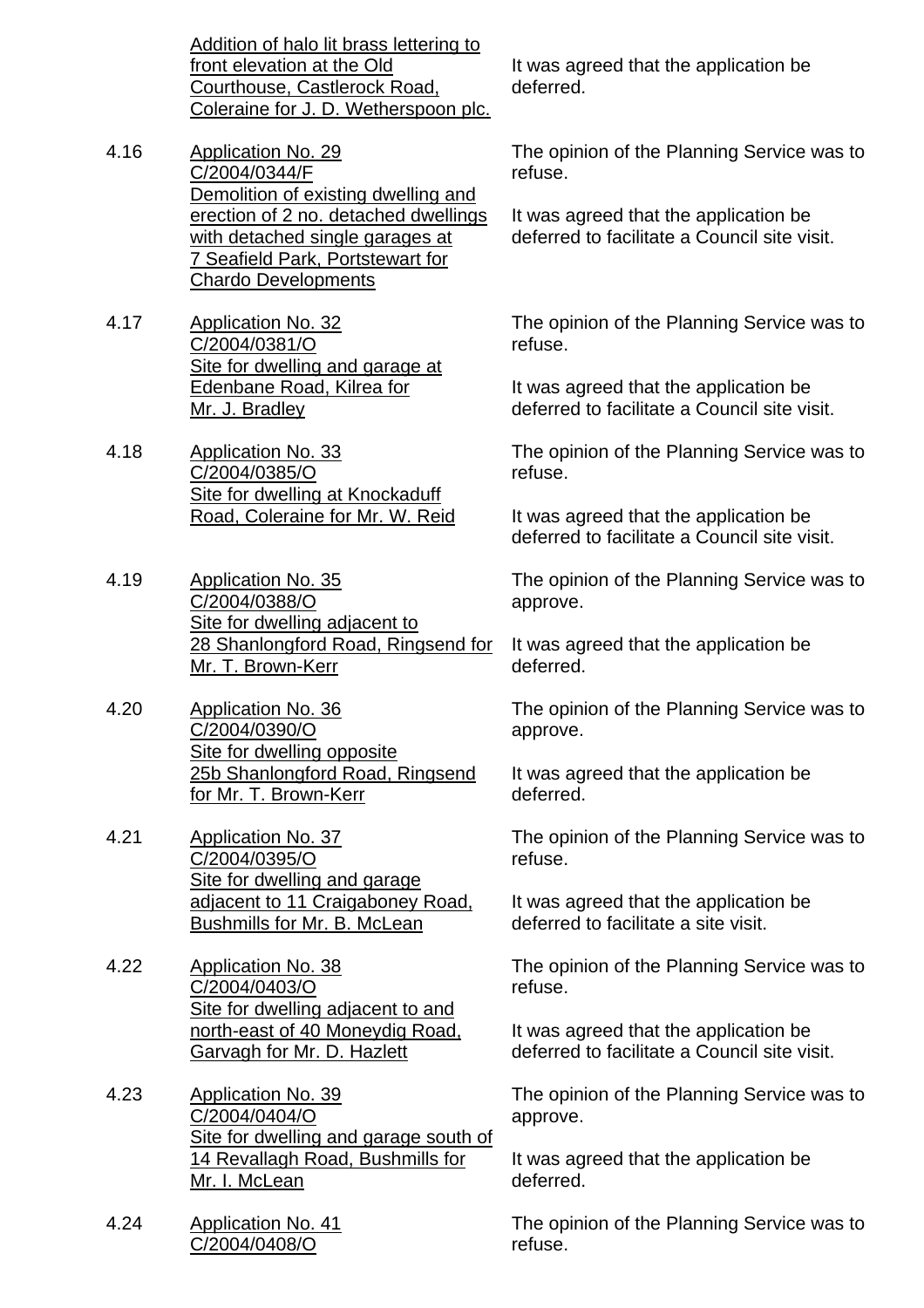Site for dwelling and garage 180m north of 88 Dunboe Road, Articlave for Mr. P. Doherty

- 4.25 Application No. 42 C/2004/0409/O Site for dwelling and garage north of 88 Dunboe Road, Articlave for Mr. Doherty
- 4.26 Application No. 44 C/2004/0415/O Site for dwelling and garage at Sconce Road west of 75 – 77 Dunboe Road, Articlave for Mr. P. Doherty
- 4.27 Application No. 45 C/2004/0418/F Demolition of existing semi-detached dwelling and replacement with 3 no. apartments also new build of 6 no. apartments to rear of 33 Lodge Road, Coleraine for Cromore Builders
- 4.28 Application No. 46 C/2004/0419/O Site for dwelling approximately 250m to rear of 98 Dunboe Road, Coleraine for Mr. D. Hutchinson
- 4.29 Application No. 48 C/2004/0436/F Change of use from retail units (2) no.) to one retail unit and fast food outlet at 10 Ballinteer Road, Macosquin, Coleraine for Mr. Patterson
- 4.30 Application No. 49 C/2004/0447/O Site for two storey dwelling and detached garage adjacent to 24 Carragh Road, Bushmills for Mr. T. Pollock
- 4.31 Application No. 51 C/2004/0453/O Dwelling house on lands west of 101 Grove Road, (Chapel Lane), Garvagh for Mr. P. Bradley
- 4.32 Application No. 53 C/2004/0476/O Site for dwelling and garage 100m north-east of 64 Letterloan Road,

It was agreed that the application be deferred to facilitate a site visit.

The opinion of the Planning Service was to refuse.

It was agreed that the application be deferred to facilitate a site visit.

The opinion of the Planning Service was to refuse.

It was agreed that the application be deferred to facilitate a site visit.

The opinion of the Planning Service was to refuse.

It was agreed that the application be deferred.

The opinion of the Planning Service was to refuse.

It was agreed that the application be deferred to facilitate a Council site visit.

The opinion of the Planning Service was to approve.

It was agreed that the application be deferred.

The opinion of the Planning Service was to refuse.

It was agreed that the application be deferred.

The opinion of the Planning Service was to refuse.

It was agreed that the application be deferred to facilitate a Council site visit.

The opinion of the Planning Service was to refuse.

It was agreed that the application be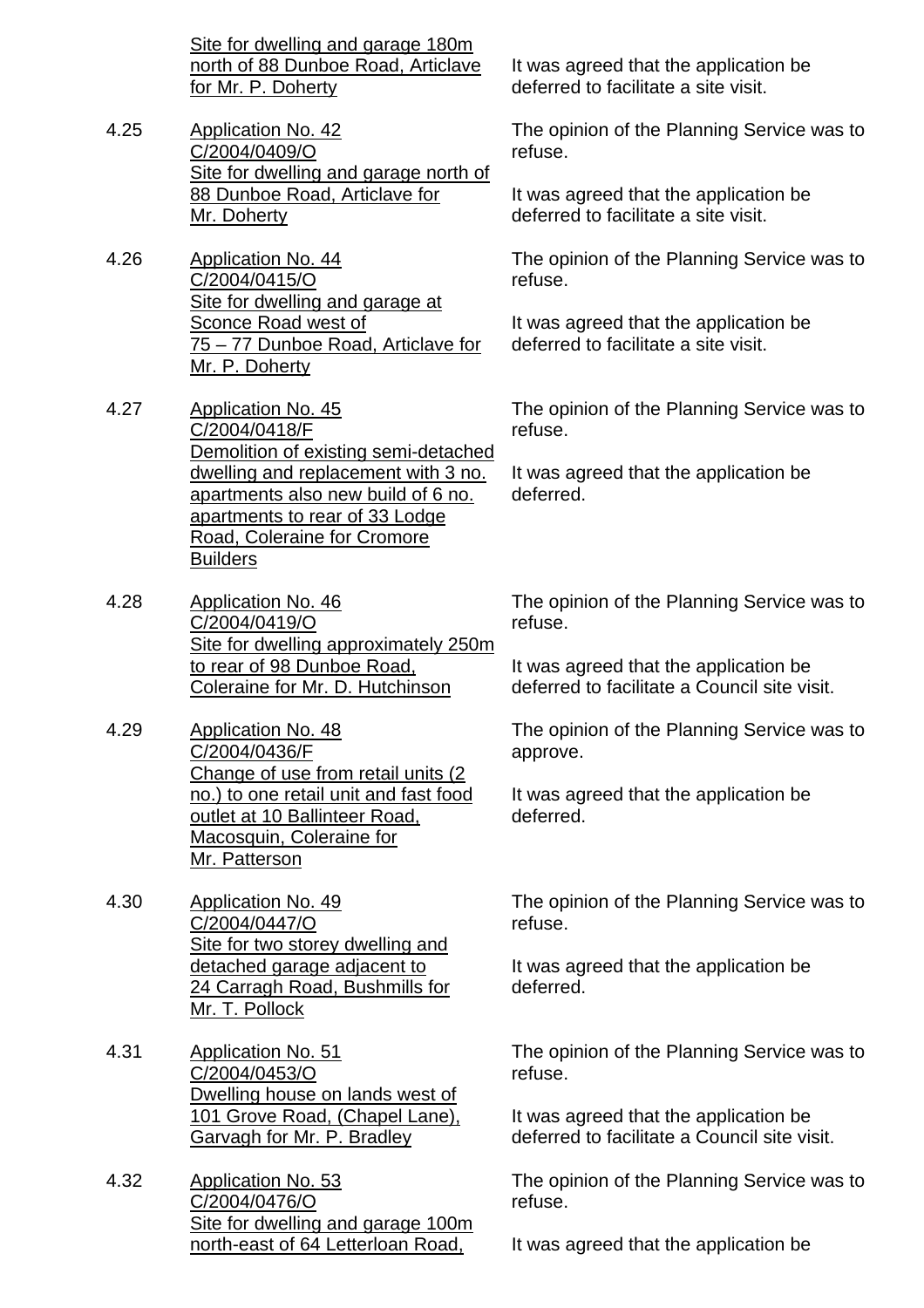- 4.33 Application No. 54 C/2004/0477/O Site for dwelling adjacent to 27 Ballytober Road, Bushmills for Mr. A. Parke
- 4.34 Application No. 58 C/2004/0487/F Alterations and extension to dwelling at 93 Mountsandel Road, Coleraine for Mr. R. McLaughlin

## **Applications Deferred from Previous Meeting**

4.36 Application No. D25 C/2004/0324/F Retrospective application for amendment to previous planning approval ref. C/2002/0518/RM to rear of 18 Coleraine Road, Portrush for A. Shaw

Macosquin for Mrs. R. Taylor deferred to facilitate a Council site visit.

The opinion of the Planning Service was to refuse.

It was agreed that the application be deferred to facilitate a Council site visit.

The opinion of the Planning Service was to approve.

It was agreed that the application be deferred.

4.35 Application Nos. D1 – D29 It was agreed that Application Nos. D1 – D29 (twenty-eight in total) excluding D25 be further deferred for consideration at a future meeting.

> The opinion of the Planning Service was to approve.

Following discussion it was proposed by Councillor Hillis, seconded by Councillor Stewart and agreed:

> That the application be referred to the Planning Management Board for consideration with a recommendation that it be refused.

## **5.0 GENERAL PLANNING ISSUES**

## 5.1 Non-Determination Appeals

Reported that Council had received notification of the following non-determination appeals:

| <b>Application No.</b>                 | <b>Development</b>                                                                                                                                     | <b>Location</b>                              | <b>Draft</b><br><b>Opinion</b> |
|----------------------------------------|--------------------------------------------------------------------------------------------------------------------------------------------------------|----------------------------------------------|--------------------------------|
| C/2003/1088/LB<br>and<br>C/2003/1087/F | <b>External alterations to</b><br>facilitate change of use to<br>offices including insertion of<br>traditional shop fronts and<br>internal alterations | 15 The Diamond, Portstewart                  | Refusal                        |
| C/2003/1148/F                          | Erection of replacement<br>dwellings                                                                                                                   | 32 and 34 Corbally Road,<br>Portrush         | Refusal                        |
| C/2003/1305/O                          | Site for Dwelling                                                                                                                                      | Adjacent to 61 Ballymacrea<br>Road, Portrush | Refusal                        |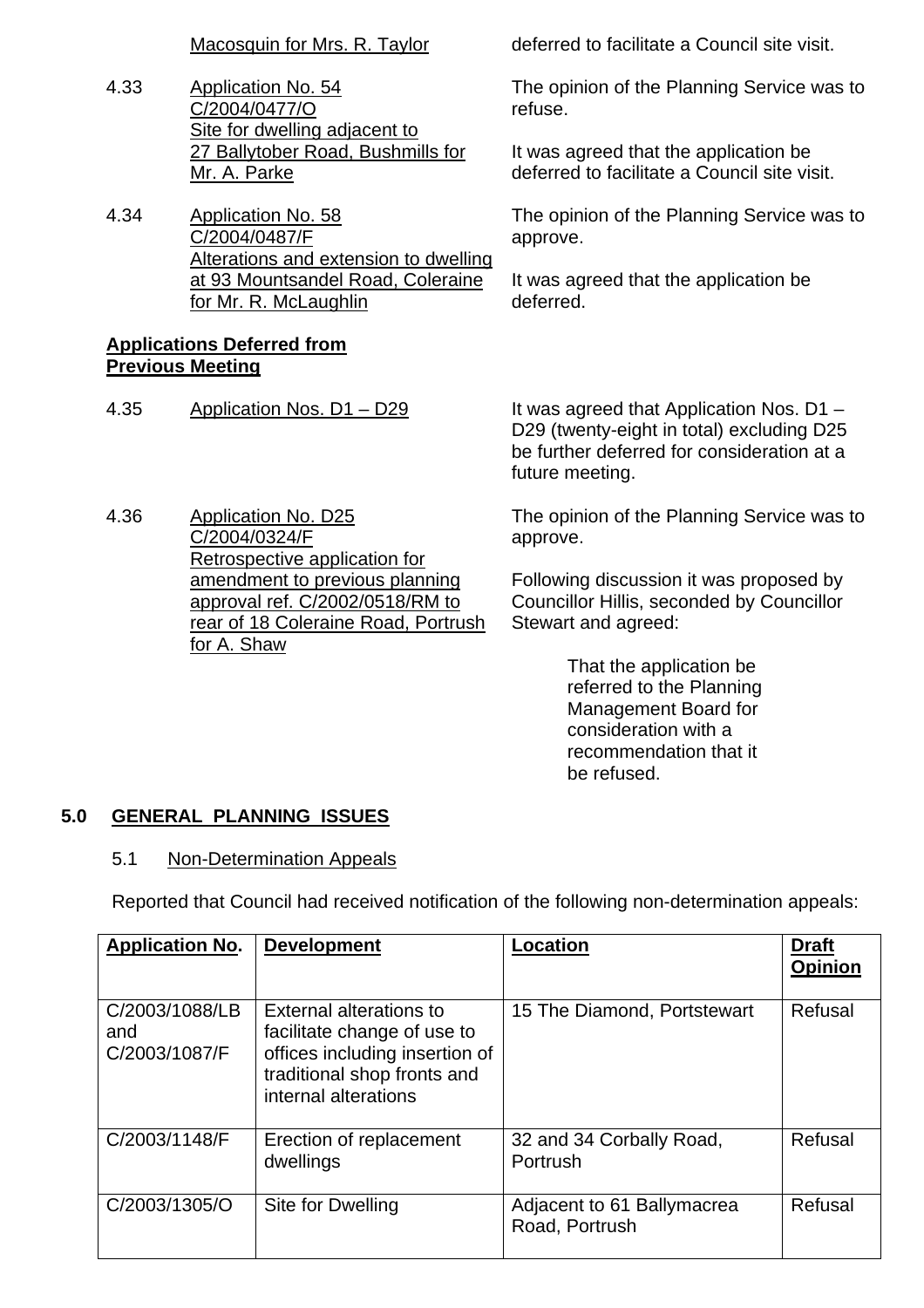| C/2003/1357/F | Re-development of existing<br>caravan park to create site<br>for residential development<br>and re-development of Nos.<br>24 and 26 Burnside Road<br>to provide access to same | O'Neill's Caravan Park,<br><b>Burnside Road, Portstewart</b>      | Refusal |
|---------------|--------------------------------------------------------------------------------------------------------------------------------------------------------------------------------|-------------------------------------------------------------------|---------|
| C/2004/0081/O | Site for dwelling and<br>garage                                                                                                                                                | 250m south of Isle<br>Road/Windyhill Road junction,<br>Castlerock | Refusal |
| C/2004/0167/F | Erection of 34 Apartments                                                                                                                                                      | 63 Beach Road, Portballintrae                                     | Refusal |
| C/2004/0179/O | Site for dwelling and<br>garage                                                                                                                                                | Drumbane Road, Garvagh                                            | Refusal |
| C/2004/0275/F | Proposed housing develop-<br>ment comprising 9 no.<br>townhouses, 15 apartments<br>and roadway for private<br>streets determination                                            | 72 and 74 Portstewart Road,<br>Coleraine                          | Refusal |

Article 33 of the Planning (NI) Order 1991 allows applicants to appeal against the Planning Service's non-determination of their application.

 It was noted that jurisdiction in respect of these applications had now passed to the Planning Appeals Commission.

| 5.2 | <b>Alleged Unauthorised Erection</b><br>of a Building and Radio Mast<br>at 11 Ashbourne Park,<br>Coleraine | Reported that a letter dated 28 <sup>th</sup> June, 2004 had<br>been received from the Planning Appeals<br>Commission indicating that the Divisional Planning<br>Service had withdrawn enforcement notices in<br>respect of this matter.<br>Noted. |
|-----|------------------------------------------------------------------------------------------------------------|----------------------------------------------------------------------------------------------------------------------------------------------------------------------------------------------------------------------------------------------------|
| 5.3 | Open Cast Lignite Mine to<br>North-East of Ballymoney<br>Town                                              | Reported that a letter dated 22 <sup>nd</sup> July, 2004 had<br>been received from Planning Service Headquarters<br>advising that this application had been withdrawn.                                                                             |

Noted.

## **6.0 LEISURE SERVICES REPORT**

The report of the Director of Leisure Services was considered (previously supplied).

Matters arising:

| 6.1 | Anderson Park Phase III -<br><b>Formal Opening</b> | It was agreed that the formal opening ceremony, by<br>the Mayor, be arranged for Saturday, 11 <sup>th</sup><br>September, 2004.                                                                                 |
|-----|----------------------------------------------------|-----------------------------------------------------------------------------------------------------------------------------------------------------------------------------------------------------------------|
| 6.2 | Talks and Tours Programme<br>2004                  | It was agreed that Council provide a grant of £700<br>towards the cost of the 2004 Talks and Tours<br>Programme organised in association with the<br>University of Ulster's Cultural Development<br>Department. |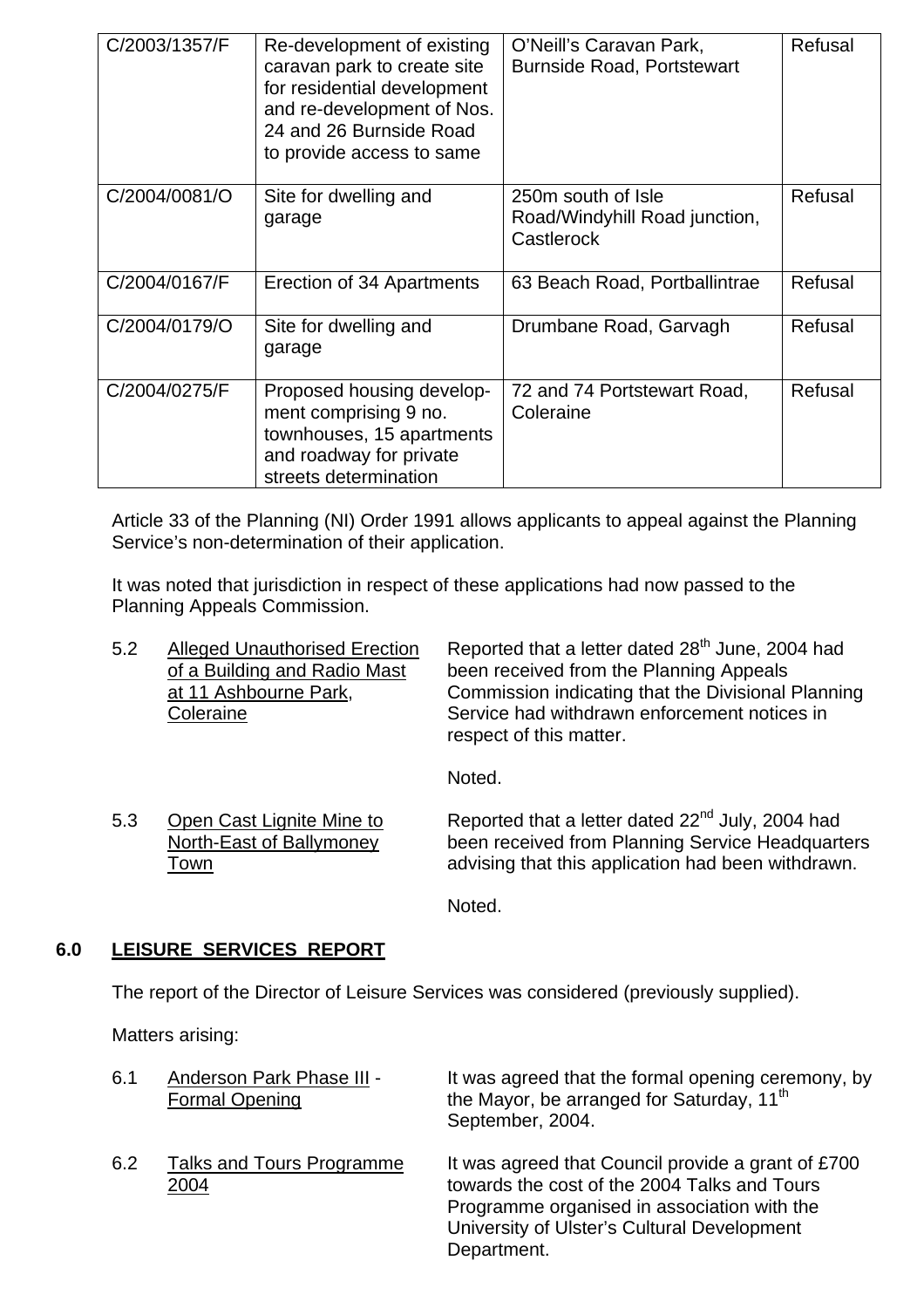6.3 Coleraine Borough Arts It was agreed that Council contribute £7,250 to the Committee Coleraine Borough Arts Committee for 2004.

6.4 'Bridge' Festival It was agreed that Council contribute £800 towards the cost of the Ballerin and Ringsend 'Bridge' Festival from  $8^{th} - 14^{th}$  August, 2004.

## **7.0 TECHNICAL SERVICES REPORT**

The report of the Director of Technical Services was considered (previously supplied).

Matters arising

7.1 Tenders – Rear End Loader In response to public advertisement two tenders (Skips) had been received for the supply of a Rear End Loader (Skips) viz.:

| Castlereagh Motors -                 |  |
|--------------------------------------|--|
| Farid on Iveco Ford Chassis  £83,200 |  |
| Manvik –                             |  |
|                                      |  |
|                                      |  |
| Heil on Leyland DAF Chassis£100,000  |  |

 It was agreed to accept the lowest tender that met the specification as recommended by the Director of Technical Services for the reasons as detailed in the report, i.e. the purchase of a Heil body on an Iveco Ford Chassis from Manvik for £93,500.

 7.2 Tenders – 2 No. 80 – 90 HP Seven tenders had been received for the supply of Engined Small Cars 2 No. Diesel Engined Small Cars viz.:

| <b>Supplier</b>         | <b>Vehicle Type</b>   | <b>HP</b> | <b>Price</b> |
|-------------------------|-----------------------|-----------|--------------|
|                         |                       |           |              |
| Lindsay Cars, Coleraine | <b>Ford Fiesta</b>    | 68        | £6,808.51    |
| Bells, Crossgar         | <b>Renault Clio</b>   | 80        | £6,870.00    |
| Charles Hurst, Lisburn  | <b>Vauxhall Corsa</b> | 70        | £7,515.40    |
|                         | <b>Vauxhall Astra</b> | 80        | £11,594.32   |
| Wilsons, Rathkenny      | <b>Fiat Punto</b>     | 85        | £8,500.00    |
|                         | Nissan Micra          | 82        | £8,600.00    |
| JKC, Coleraine          | Mini                  | 75        | £9,906.38    |

 It was agreed to accept the lowest priced vehicle that met the specification as recommended by the Director of Technical Services. It was, therefore, agreed to purchase 2 No. Renault Clio Cars from Bells, Crossgar at a cost of £6,870.00 each.

7.3 Tender- Tyres As a result of an anomaly in the pricing of the annual tender for the supply of tyres and associated services a re-advertising exercise had been undertaken and two tenders had been received, viz.: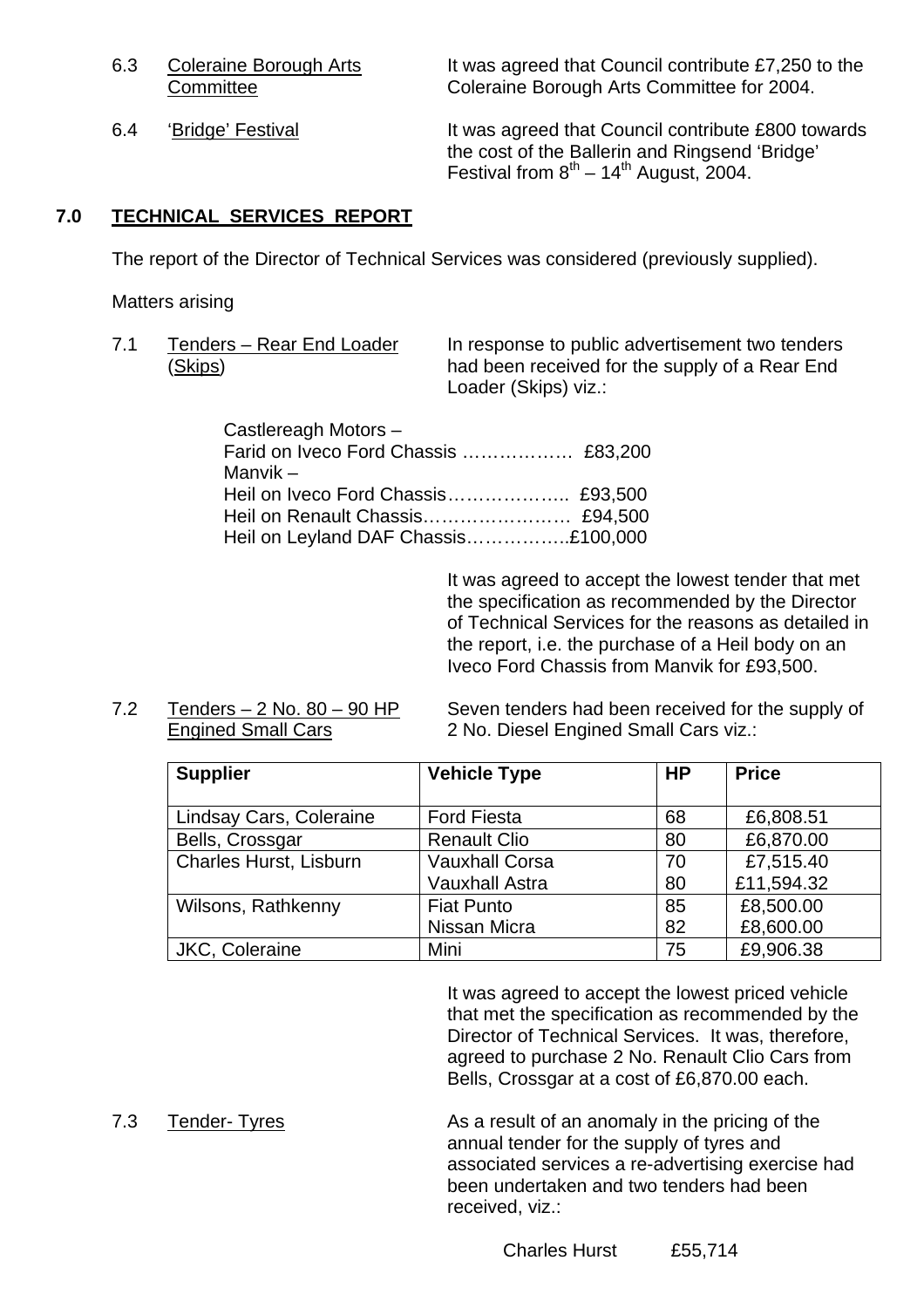It was agreed to accept the lowest tender from Charles Hurst for £55,714 for a twelve month period from 1<sup>st</sup> September, 2004.

7.4 Tender – Fuel Control Three tenders had been received for the new fully Systems computerised fuel control system at Loughanhill Depot, Coleraine, viz.:

> Pump and Fuel Installations £10,480.00 Gilbarco Veeder-Root £10,530.00 Forecourt Systems **£13,650.00**

 It was agreed to accept the lowest tender from Pump and Fuel Installations for £10,480.00.

## **8.0 ENVIRONMENTAL HEALTH REPORT**

It was agreed to consider this report "In Committee" at the end of the Meeting.

## **9.0 EMERGENCY PLANNING**

 Members noted the contents of the Guide to Emergency Planning Arrangements in Northern Ireland. The Government's leaflet on Civil Contingencies would be distributed to members once received.

## **10.0 DOCUMENTS FOR SEALING**

Resolved:

That the following documents be sealed:

| 1. Agreement and Counterpart  | Council and Mr. R. Guy, 17 Ballyfore Gardens,<br>Ballyduff, Newtownabbey:<br>Ice-cream rights, etc. 2004/2007 - The Promenade<br>car park, Castlerock. |
|-------------------------------|--------------------------------------------------------------------------------------------------------------------------------------------------------|
| 2. Lease and two Counterparts | Council and NI Electricity plc, 120 Malone Road,<br>Bellfast:<br>Land at Ballygelagh for proposed new substation.                                      |
| 3. Lease and two Counterparts | NI Housing Executive and Council lands at<br>Glenburn Crescent, Coleraine.                                                                             |
| <b>Cemetery Titles</b><br>4.  | Grant of Right of Burial - Deeds Register Nos.<br>$3014 - 3023$ (inclusive):                                                                           |
|                               | Agherton<br>2<br><b>Ballywillan</b><br>5<br>Coleraine<br>Kilrea<br>3<br>Portstewart                                                                    |

Advanced Deeds – Register Nos. 0083 – 0084